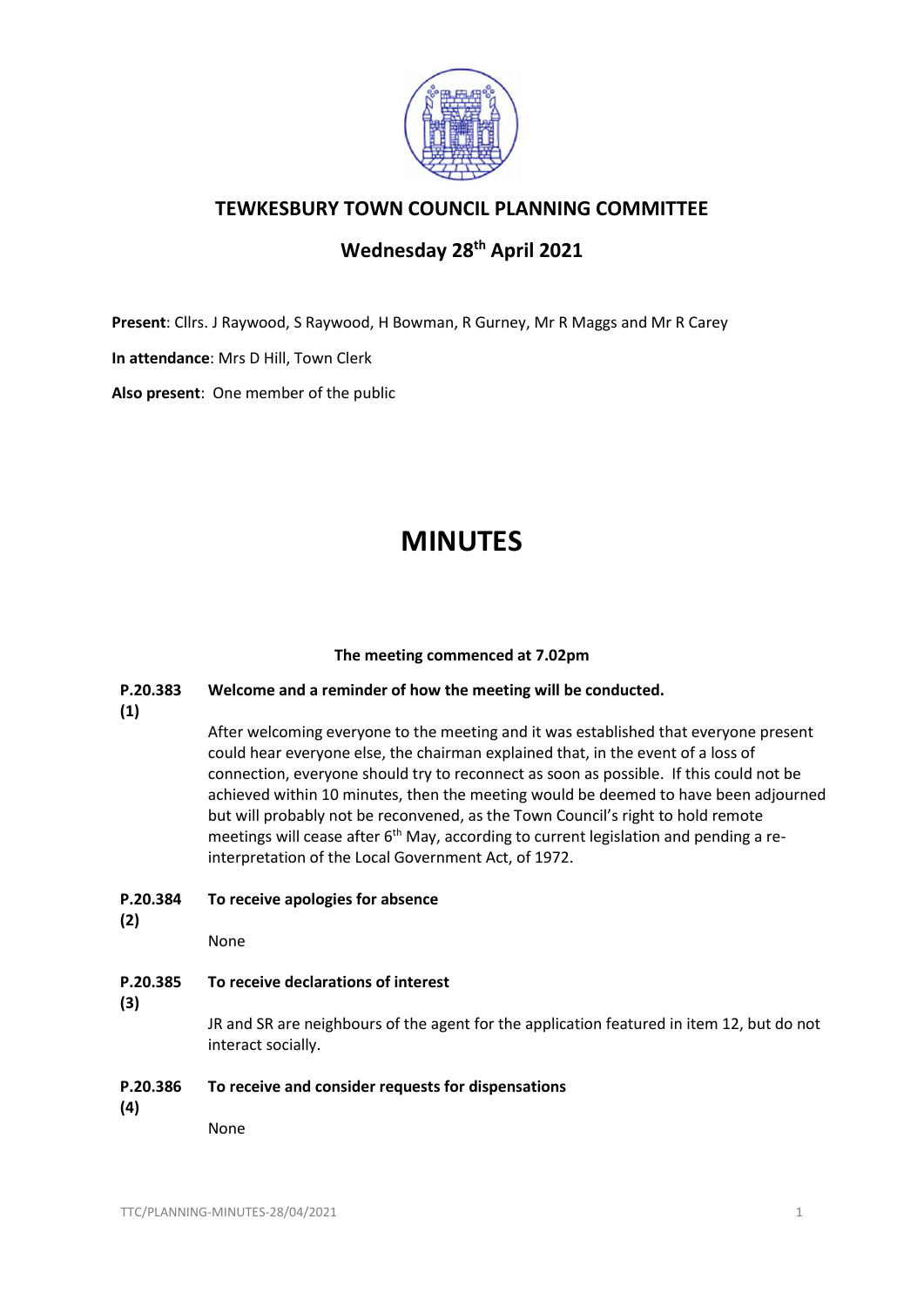

**P.20.387 (5) Public participation** *(to provide members of the public/press with the opportunity to comment on items on the agenda or raise items for future consideration. In accordance with Standing Orders this will not exceed 12 minutes in total and 3 minutes per person)*

None

#### **P.20.388 (6) To approve the minutes of the Planning Committee meeting held on 14th April 2021**

Proposed by Cllr. H. Bowman Seconded by Mr R. Carey **It was resolved to approve the minutes.**

#### **P.20.389 To receive updates on matters arising from the minutes – for information only**

**(7)**

In accordance with a request from committee members the chairman has written to MP Laurence Robertson regarding the imminent cessation of the right to hold meetings remotely.

#### **P.20.390 To note correspondence**

**(8)**

**(10)**

The Town Council has been asked by TBC to complete a settlement audit (as have all local parish councils). The last one was done in four years ago. The deadline for this work is  $21<sup>st</sup>$  May. We will write separate audits for each of the settlements within our parish.

#### **P.20.391 [Erection of a front porch and single storey rear extension.](https://publicaccess.tewkesbury.gov.uk/online-applications/applicationDetails.do?activeTab=summary&keyVal=QN4PF0QDLPP00&prevPage=inTray)**

**(9)** Planning Application

25 Canterbury Leys Newtown Tewkesbury Gloucestershire GL20 8BP Ref. No: 21/00073/FUL

Observations:

No objection

#### **P.20.392 [Erection of a summerhouse](https://publicaccess.tewkesbury.gov.uk/online-applications/applicationDetails.do?activeTab=summary&keyVal=QQ64C4QDMJK00&prevPage=inTray)**

Planning Application 1 The Almonry Abbey Precinct Tewkesbury Gloucestershire GL20 5SR Ref. No: 21/00367/FUL

Observations:

No objection in principle but the Town Council wishes to understand how the summerhouse will be constructed particularly the flooring and base, and also to know the County Archaeologist's opinion with regard to the risk to possible underlying archaeology.

The Town Council notes that no green notice was visible.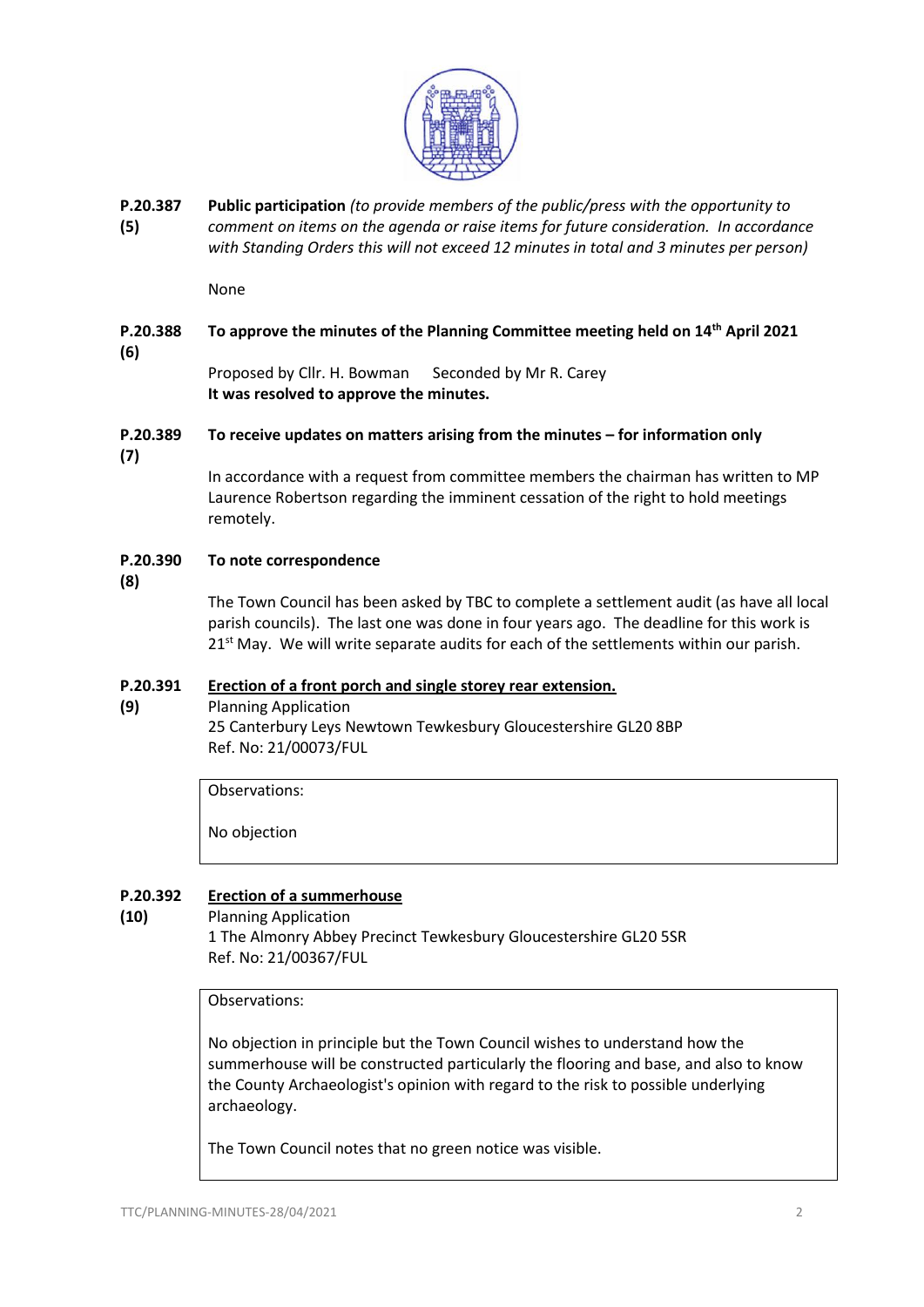

#### **P.20.393 [Retention of replacement windows on front elevation and replacement door and](https://publicaccess.tewkesbury.gov.uk/online-applications/applicationDetails.do?activeTab=summary&keyVal=QPCC20QDMBF00&prevPage=inTray)**

#### **(11) [ground floor level window on rear elevation \(retrospective\)](https://publicaccess.tewkesbury.gov.uk/online-applications/applicationDetails.do?activeTab=summary&keyVal=QPCC20QDMBF00&prevPage=inTray)** Planning Application

8 Oldbury Road Tewkesbury Gloucestershire GL20 5NA Ref. No: 21/00287/FUL

### Observations:

The Town Council considers that the appearance of the windows and door, which have already been replaced, does not detract from the character of the building and has no objection to their retention.

The Town Council notes that there was no green notice in evidence.

#### **P.20.394 [Erection of a single storey rear extension.](https://publicaccess.tewkesbury.gov.uk/online-applications/applicationDetails.do?activeTab=summary&keyVal=QQIPQLQD0IA00&prevPage=inTray)**

**(12)**

### Planning Application 17 Newtown Lane Newtown Tewkesbury Gloucestershire GL20 8BU Ref. No: 21/00392/FUL

Observations:

No objection

#### **P.20.395 (13) To note all remaining applications on the Planning Portal and agree a response to each**

# **[Alterations to the existing car workshop, including a new roller shutter](https://publicaccess.tewkesbury.gov.uk/online-applications/applicationDetails.do?activeTab=summary&keyVal=QOZGBHQDM7U00&prevPage=inTray)  [door to the northern elevation. Part change of use from Sui-generis](https://publicaccess.tewkesbury.gov.uk/online-applications/applicationDetails.do?activeTab=summary&keyVal=QOZGBHQDM7U00&prevPage=inTray)  [\(car showroom\) to Use Class E to extend the retail area into part of the](https://publicaccess.tewkesbury.gov.uk/online-applications/applicationDetails.do?activeTab=summary&keyVal=QOZGBHQDM7U00&prevPage=inTray)  [existing car showroom, including external alteration to the northern](https://publicaccess.tewkesbury.gov.uk/online-applications/applicationDetails.do?activeTab=summary&keyVal=QOZGBHQDM7U00&prevPage=inTray)  [and western elevations.](https://publicaccess.tewkesbury.gov.uk/online-applications/applicationDetails.do?activeTab=summary&keyVal=QOZGBHQDM7U00&prevPage=inTray)**

### Planning Application P J Nicholls 3 Ashchurch Road Tewkesbury Gloucestershire GL20 8DT Ref. No: 21/00250/FUL

### Comment:

Before making a response, the Town Council wishes to understand the possible impact of the proposed development on parking, vehicle movement, traffic generation and traffic volume in the immediate area, on Ashchurch Road, Pyke Road and Knights Way.